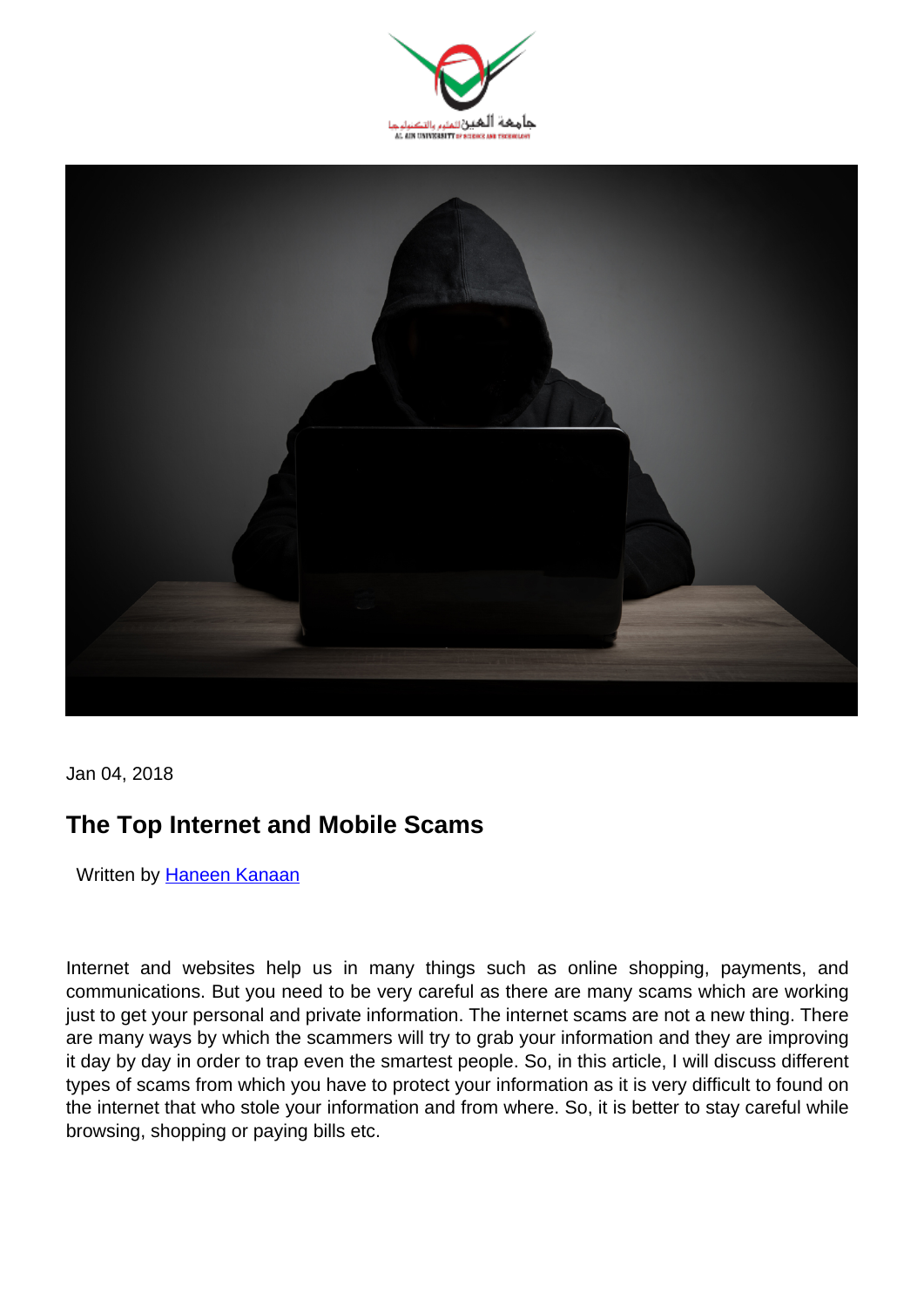# **Email scams**

In such scams, you receive an email which might have a very strong story in order to trap you or it could also be some sort of greeting or any lottery scheme. In all the cases they will try to convince you to provide your personal information and for that, they will explain or tell you a lot of benefits of the scheme or try to scare you that if you don't do it then you might face some sort of fines. So, in order to stay away from such scams always check the email id and if you still feel that it could be the real scheme or email then contact the helpline number of the company. Remember don't call on any number which they mentioned in email as it will redirect you to them again. So, better to visit the office if not so then check the right proper number of the office or authorities to check the validity. In some cases, they say that your specific account is not secure and they ask you to click on that link in order to verify or secure your account. When you click on that link it moves you to the fake website which looks exactly the same as the original website but to avoid such scams always check the website address before adding the details. If the website name is different from the original website then it is definitely a scam and such scams are known as "Phishing"

# **Call Scams**

Such scams are very common around the world and the scammers are improving their techniques in order to attract you or to prove you that it's not a scam. It is similar to the email scams and in this, they will also try to get your personal and private information and once you will provide them they will use it for other purposes. So, if you receive calls from any unknown numbers or from an unregistered helpline number then don't follow the instructions until you verify it from a proper helpline or source.

# **Fake Applications**

There are many applications for mobile phones which are not authentic or they are a copy of other applications. When you download or use such application they ask access to your data and sometimes even ask you to provide your personal information too in order to proceed. So, before downloading any application must read the reviews and check thoroughly that is it a good application to download and use it or not.

# **Auto Subscription**

Many times when you do online shopping you get the auto subscription. Due to which you might have to pay for it or you would start receiving messages of unwanted products or services. Mostly they also get activated through mobile phones if you are using a fake application and then they will use your credit too. So, it is very important to check the fine print before buying or purchasing online and try to not use any application which doesn't have good reviews. Such subscription could also be activated when you go to trial or discount offers.